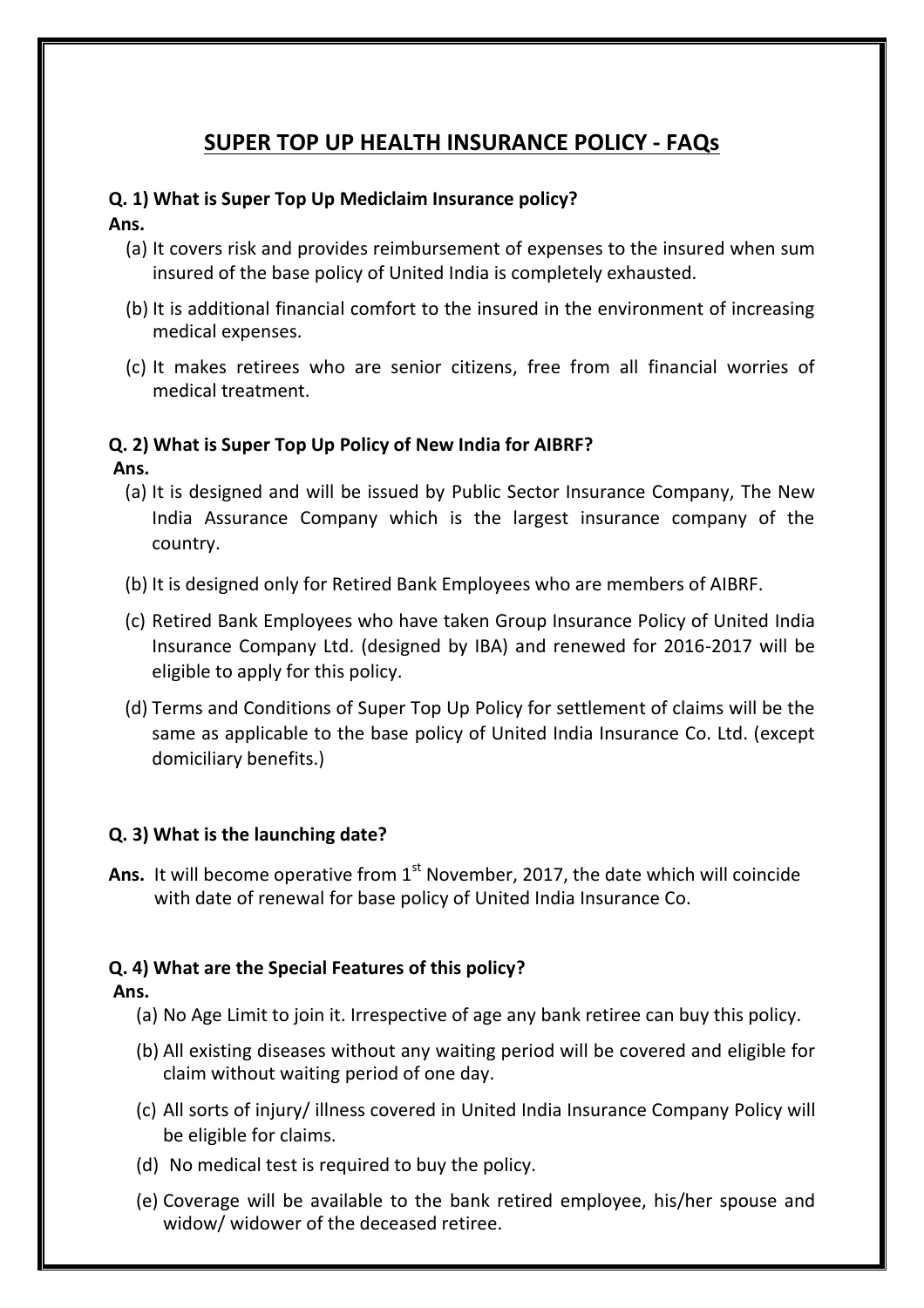#### **Q. 5) When Claim will trigger in Super Top Up Policy? Ans.**

- (a) After exhausting total limit of base policy (United India Policy) for hospitalization (without domiciliary benefits) in one or multiple claims by one or more family members.
- (b) Thereafter, claims can be made under Super Top Up policy on the same terms and conditions as applicable to the base policy on one or more occasions during the currency of the Super Top Up policy.
- (c) Co-Pay clause will not be applicable. In other words no amount will be deducted from the admissible claim to put burden on the retiree.
- (d) No other deductions on any ailments. If base policy pays claim the Super Top Policy would also pay claim once limit gets exhausted.

## **Q. 6) Whether Pre & Post Hospitalization expenses will be reimbursed under Super Top Up policy?**

**Ans.** Yes, 30 days for pre- hospitalization & 90 days for post hospitalization.

## **Q. 7) What will be procedure for lodging of claims?**

**Ans.**

- (a) TPA will be appointed by The New India Assurance Co. for processing claims under the policy and giving authorization for cashless facility.
- (b) TPA for Super Top Policy would also be same as for base policy of United India to have ease in claim settlement.
- (c) Claim will have to be submitted in the forms prescribed for this purpose within the stipulated period. Detailed instructions/guidelines in this regard will be circulated shortly.

## **Q. 8) What is the sum insured under the Super Top Up policy?**

**Ans.** Sum Insured will be as under:

| SI. No. | Category             | <b>Amount</b>      |
|---------|----------------------|--------------------|
| (a)     | <b>Officer Staff</b> | <b>Rs. 6 Lakhs</b> |
| (b)     | <b>Award Staff</b>   | <b>Rs. 5 Lakhs</b> |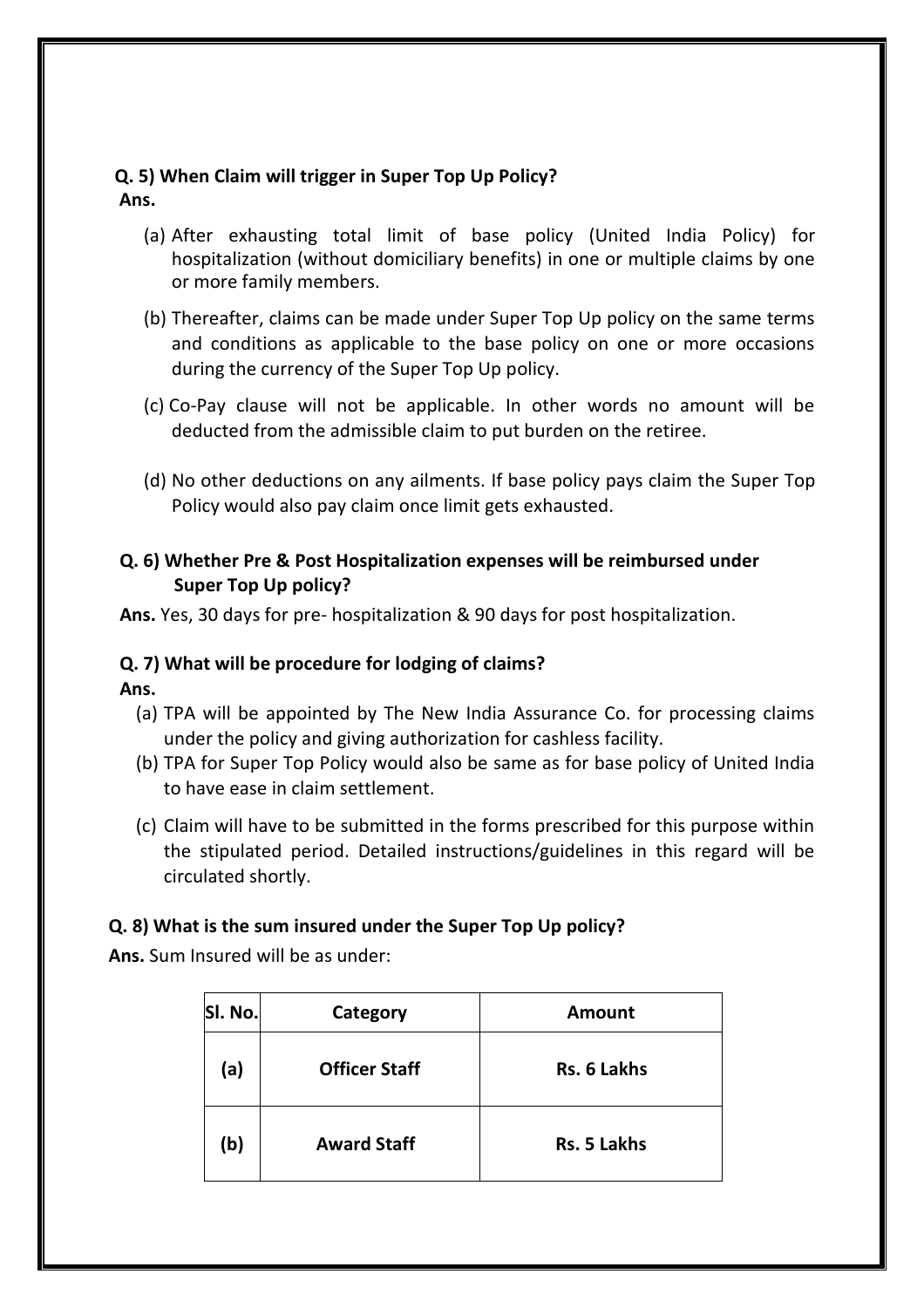**Q. 9) What will be the total coverage available to the retirees who opt for the Super Super Top Up policy?**

**Ans.**

| SI. No. | <b>Company Name</b>                              | Amount            | <b>Amount</b>      |
|---------|--------------------------------------------------|-------------------|--------------------|
| (a)     | United India Ins. Co. Ltd.<br><b>Base Policy</b> | <b>3.00 Lakhs</b> | 4.00 Lakhs         |
| (b)     | <b>New India Super Top Up Policy</b>             | 5.00 Lakhs        | 6.00 Lakhs         |
| (c)     | <b>Total</b>                                     | 8.00 Lakhs        | <b>10.00 Lakhs</b> |

In other words, the retiree will get total insurance cover on the same terms and conditions for aggregate amount of Rs. 8 lakhs for award staff and Rs. 10 lakhs for officers. The two policies will only determine the order in which claims are to be made.

## **Q. 10) What will be premium for Super Top Up Policy?**

| SI.<br><b>No.1</b> | For Family $(1+1)$     | Amount              | <b>Total Amount</b><br>(Including Tax) |
|--------------------|------------------------|---------------------|----------------------------------------|
| (a)                | For Rs. 5 Lakhs Policy | Rs. 2975 plus Taxes | <b>Rs.3511</b>                         |
| (b)                | For Rs. 6 Lakhs Policy | Rs. 3225 plus Taxes | <b>Rs. 3806</b>                        |

| SI.<br><b>No.2</b> | <b>For Single person</b>      | <b>Amount</b>       | <b>Total Amount</b><br>(Including Tax) |
|--------------------|-------------------------------|---------------------|----------------------------------------|
| (a)                | <b>For Rs. 5 Lakhs Policy</b> | Rs. 2675 plus Taxes | <b>Rs.3157</b>                         |
| (b)                | For Rs. 6 Lakhs Policy        | Rs. 2925 plus Taxes | Rs. 3452                               |

## **Q. 11) What will be aggregate premium liability on retirees who opt for Super Top Up policy?**

**Ans.**

| SI. No.1 | <b>Company Name</b>                             | <b>For Award Staff</b><br>[For Family $(1+1)$ ] | <b>For Officers</b><br>[For Family $(1+1)$ ] |
|----------|-------------------------------------------------|-------------------------------------------------|----------------------------------------------|
| (a)      | United India Insurance Co. Ltd.                 | Rs.10452                                        | Rs.13935                                     |
| (b)      | New India Assurance Co. Ltd.                    | Rs. 2975                                        | Rs. 3225                                     |
|          | <b>Total</b>                                    | Rs. 13427                                       | Rs. 17160                                    |
|          | Note: Applicable tax Rate will be charged extra |                                                 |                                              |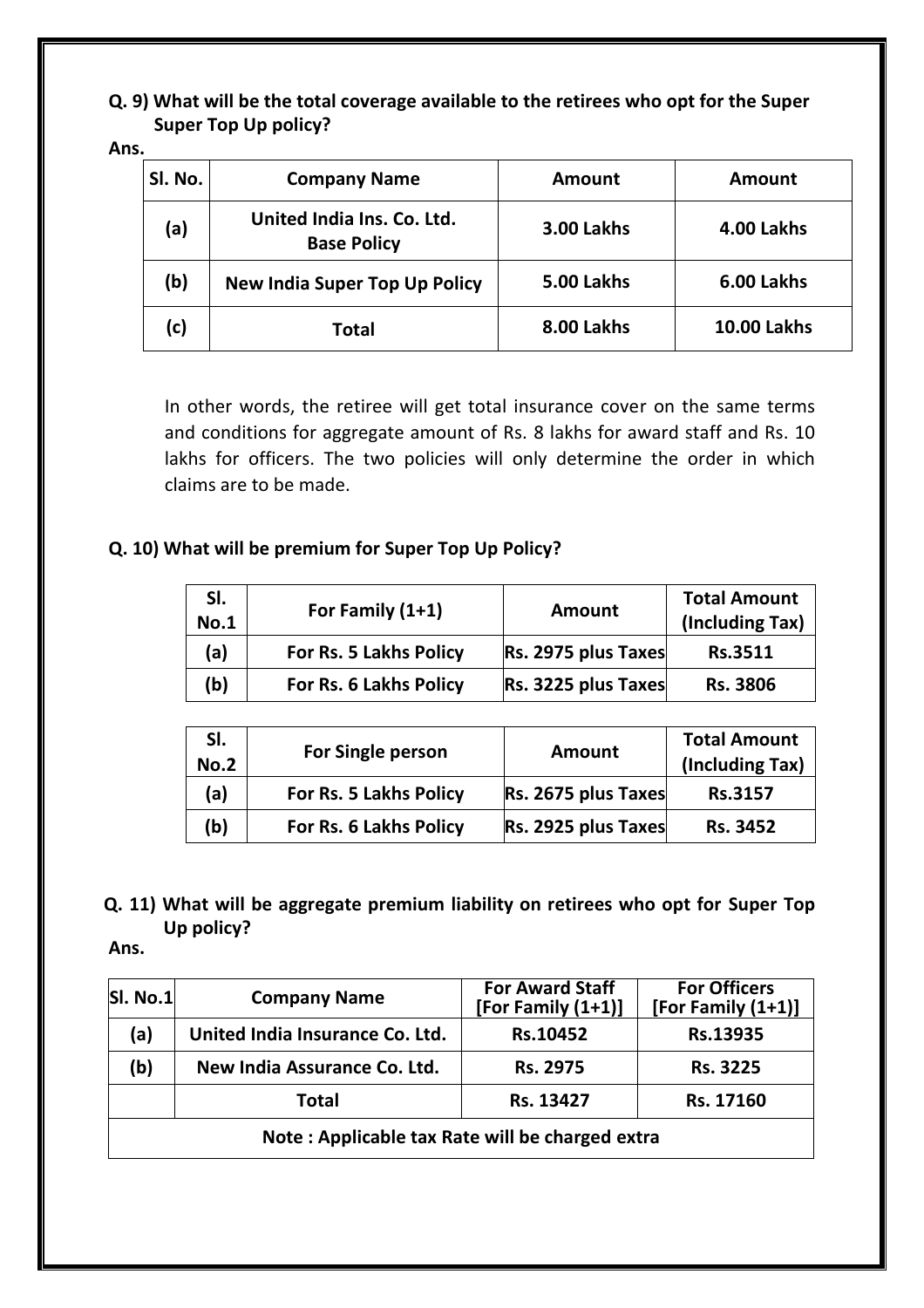| SI. No.2                                        | <b>Company Name</b>             | <b>For Award Staff</b><br>(For Single Person) | <b>For Officers</b><br>(For Single Person) |
|-------------------------------------------------|---------------------------------|-----------------------------------------------|--------------------------------------------|
| (a)                                             | United India Insurance Co. Ltd. | Rs.10452                                      | Rs.13935                                   |
| (b)                                             | New India Assurance Co. Ltd.    | Rs. 2675                                      | Rs. 2925                                   |
|                                                 | <b>Total</b>                    | Rs. 13127                                     | Rs. 16860                                  |
| Note: Applicable tax Rate will be charged extra |                                 |                                               |                                            |

**Note:** The above premiums of United India are excluding premium payable for domiciliary benefits.

#### **Percentage premium load:**

| <b>SI. No.</b> | <b>Total Premium load of Sum</b><br><b>Insured</b> | For Family (1+1)<br><b>8 Lakhs Policy</b> | For Family $(1+1)$<br><b>10 Lakhs Policy</b> |
|----------------|----------------------------------------------------|-------------------------------------------|----------------------------------------------|
| (a)            | <b>United India - Base</b>                         | 3.48 per cent                             | 3.48 per cent                                |
| (b)            | New India - Super Top Up                           | 0.56 per cent                             | 0.49 per cent                                |
|                | <b>Aggregate</b>                                   | 1.68 per cent                             | 1.72 per cent                                |

| SI. No. | <b>Total Premium load of Sum</b><br><b>Insured</b> | <b>For Single Person</b><br><b>8 Lakhs Policy</b> | <b>For Single Person</b><br><b>10 Lakhs Policy</b> |
|---------|----------------------------------------------------|---------------------------------------------------|----------------------------------------------------|
| (a)     | <b>United India - Base</b>                         | 3.48 per cent                                     | 3.48 per cent                                      |
| (b)     | New India - Super Top Up                           | 0.45 per cent                                     | 0.49 per cent                                      |
|         | Aggregate                                          | 1.64 per cent                                     | 1.69 per cent                                      |

**Note:** The above load workout is excluding of taxes payable and premium payable for domiciliary benefits**.**

In life span of 10 years total premium payable for both policy will be around 17 percent of aggregate sum insured giving advantageous position to the retiree with tension free treatment in case of emergency.

## **Q. 12) How to buy policy under the scheme?**

**Ans.**

- (a) Omnibus master policy will be issued in favour of AIBRF
- (b) Each member will have to complete specially designed simple proposal form within the stipulated period.
- (c) Application to be accompanied by cheque of the required amount. Detailed instructions/guidelines in this regard will be circulated shortly.
- (d) On acceptance of the proposal each insured will be issued health card for using at the time of hospitalization/ treatment.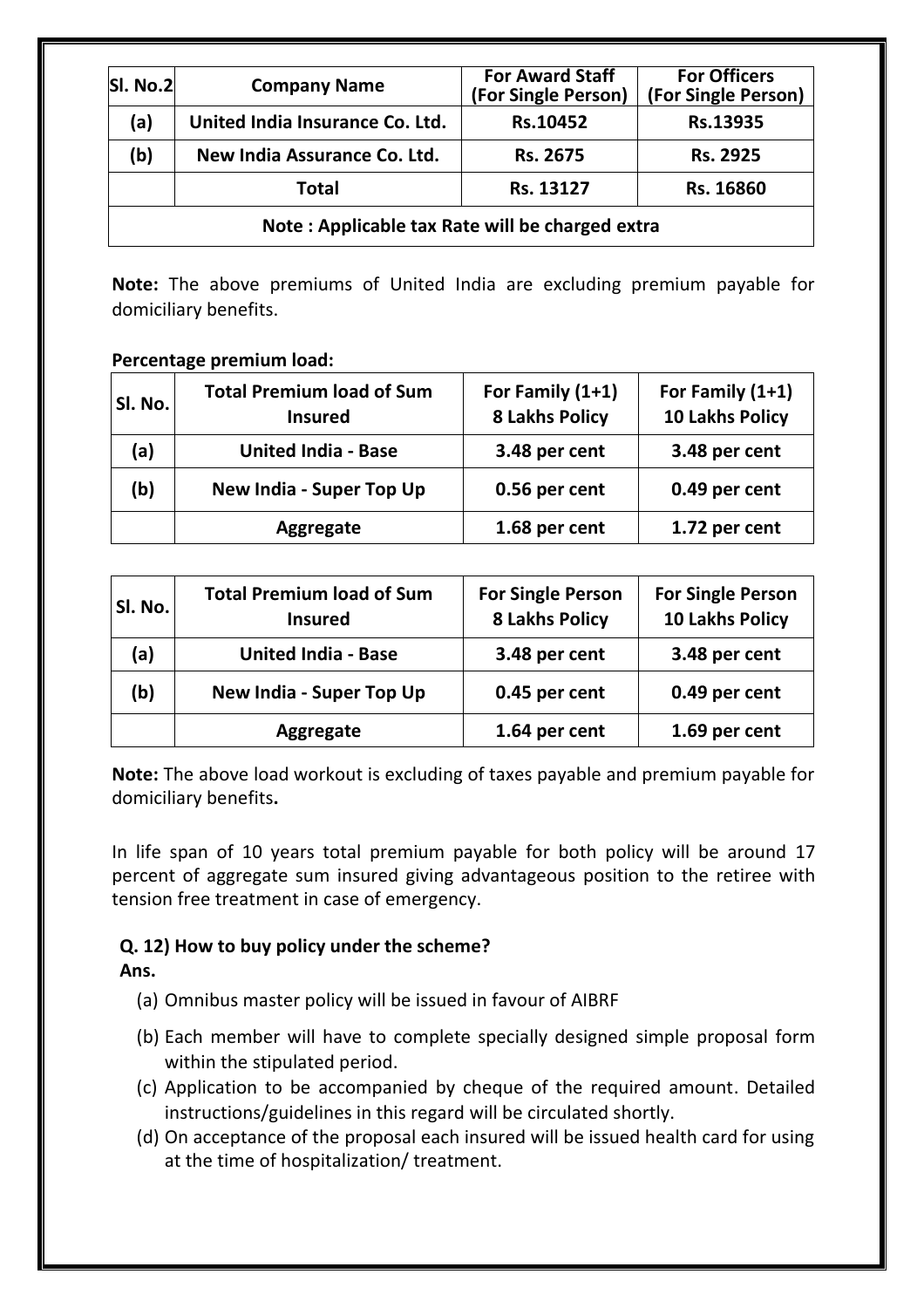### **Q. 13) Is there any additional cost which will be levied on retiree for administration of the scheme?**

**Ans.** No, Administration expenses of the scheme will be borne by the Insurance Company / AIBRF in the first year.

#### **Q. 14) Is there any target fixed for scheme to become operative?**

#### **Ans.**

- (a) Minimum 10,000 applications are required before 10.10.2017 from the eligible retirees to become the scheme operative.
- (b) In case the target is not achieved, amount of premium collected will be refunded after deducting nominal amount of Rs. 100 per application in next 2 months.

#### **Q. 14a) What happens in case my premium cheque gets dishonoured for any reason?**

 **Ans.** If premium cheque is not honoured then policy coverage would not start for those members. In case these members wish to take policy then they would need to pay fresh premium along with charges for cheque dishonour and the coverage date would be decided by insurer and AIBRF, however full annual premium need to be paid and the coverage would commence only from start of succeeding month and coverage would expire coinciding with policy period expiry date of 31-10-2018.

### **Q. 15) Do I need to keep Xerox copies of the bills / receipts / prescriptions / Investigation reports of all earlier claims with UII Policy?**

**Ans.** Yes, these are required to facilitate quick settlement of claim in New India policy.

#### **Q. 16) What documents are required for claims under Super Top Up policy? Ans.**

- (a) **Cashless:** Insured has to intimate claim under New India Super Top Up Policy to the TPA which would be same for base policy as well as Super Top UP Policy along with all previous claim details which resulted in exhaustion of sum insured. (All documents would be directly collected by TPA from the hospital). Claim settlement letter or any other evidence, as available should also be given.
- (b) **Reimbursement** All original bills and other requisite documents need to be submitted to the TPA for processing of claim under Super Top Up policy along with all previous claim details which resulted in exhaustion of sum insured under base policy of United India. Claim settlement letter or any other evidence, as available should also be given.

# **Q. 17) What would happen if I have more than one policy in existence at the time of claim? How should I claim?**

#### **Ans.**

In case there is more than one policy in existence at the time of claim it is your choice from which policy you wish to claim, however it is suggested to claim in following fashion to help in better utilisation of all policies.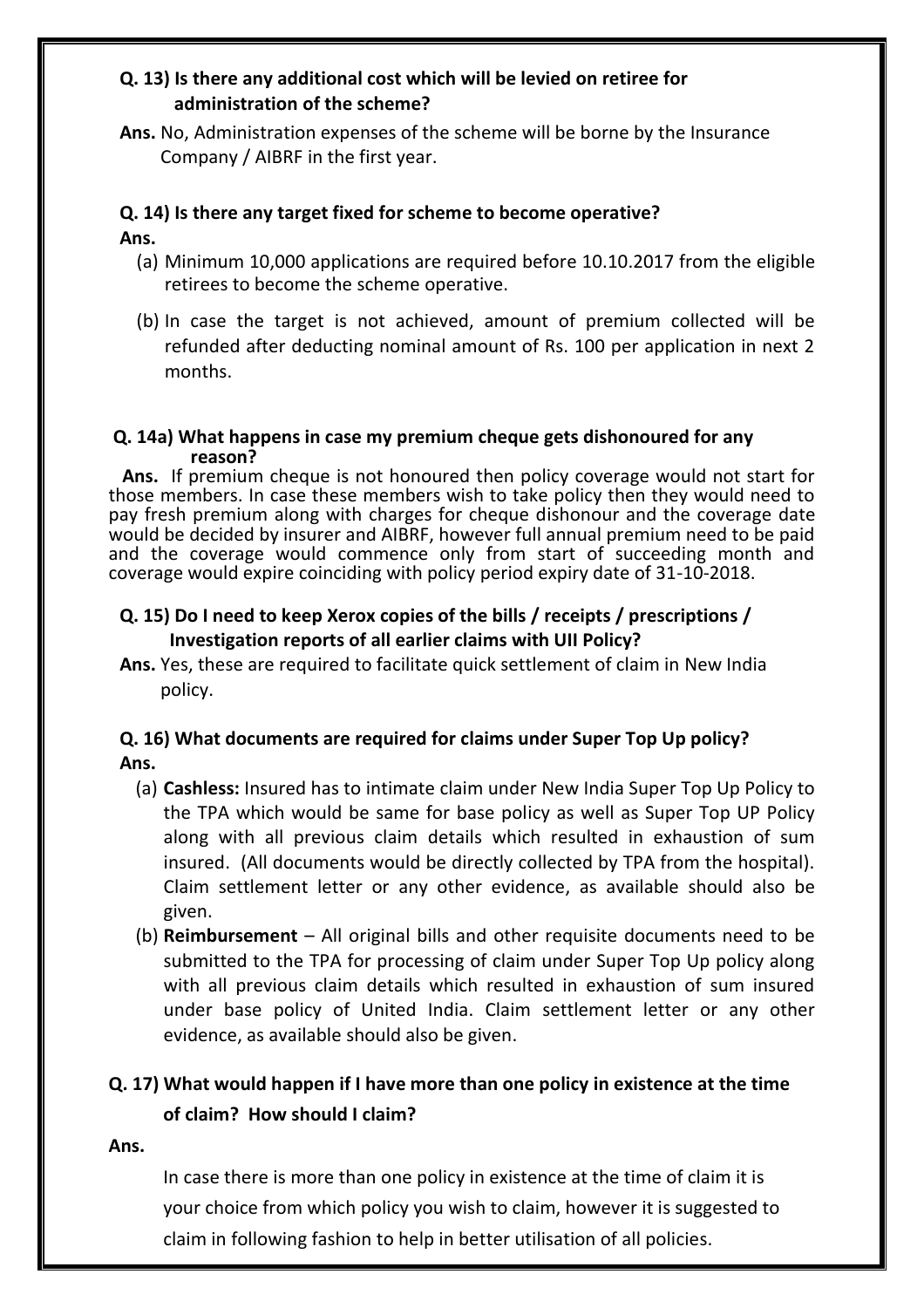Always remember to utilise group policy first and exhaust group policy Sum Insured and as a last resort individual policy sum insured to be utilised. If there is more than one group policy in existence then initially you should utilise sum insured under United India policy followed by utilisation of sum insured under any other group policy where you are covered. In case there are balance expenses which are not recoverable under above 2 policies then New India's Super Top Up Sum Insured should be utilised. Even after utilising all these 3 or more such policies amount spent is more than cumulative sum insured of these policies then as a last recourse individual policy Sum Insured to be utilised which would help in keeping individual policy sum insured safe and increasing the cumulative bonus and overall Sum Insured under individual policy for future emergency requirements.

## **Examples of claim Entitlement: for Sum Insured of Rs.3/- lakh in UII policy having New India Super Top Up Policy for Sum Insured of Rs. 5/- lakh**

One simple point to be noted is that you should consider yourself in the category of non domiciliary policy of United India for Super Top Up Policy claims as it would help in quick understanding of following examples.

## **Scenario 1:**

 **Q.1) If person has spent total amount of Rs.4,00,000/- and received claim of Rs.3,00,000/- including domiciliary treatment expenses of Rs.30,000/- from UII policy, will he get claim in New India Super Top Up Policy and if so how much?** 

**Ans:** Yes, he is entitled for Rs.70,000/- which is the amount spent above Rs.3/ lakh threshold for hospitalisation claim.

 **Q.2) If person has spent total amount of Rs.4,00,000/- and received claim of Rs.3,00,000/- including domiciliary treatment expenses of Rs.10,000/- from UII policy, will he get claim in New India Super Top Up Policy and if so how much?**

**Ans:** Yes, he is entitled for Rs.90,000/- which is the amount spent above Rs.3/ lakh threshold for hospitalisation claim.

 **Q.3) If person has spent total amount of Rs.4,00,000/- and received claim of Rs.3,00,000/- and NIL amount for domiciliary treatment expenses from UII policy, will he get claim in New India Super Top Up Policy and if so how much?**